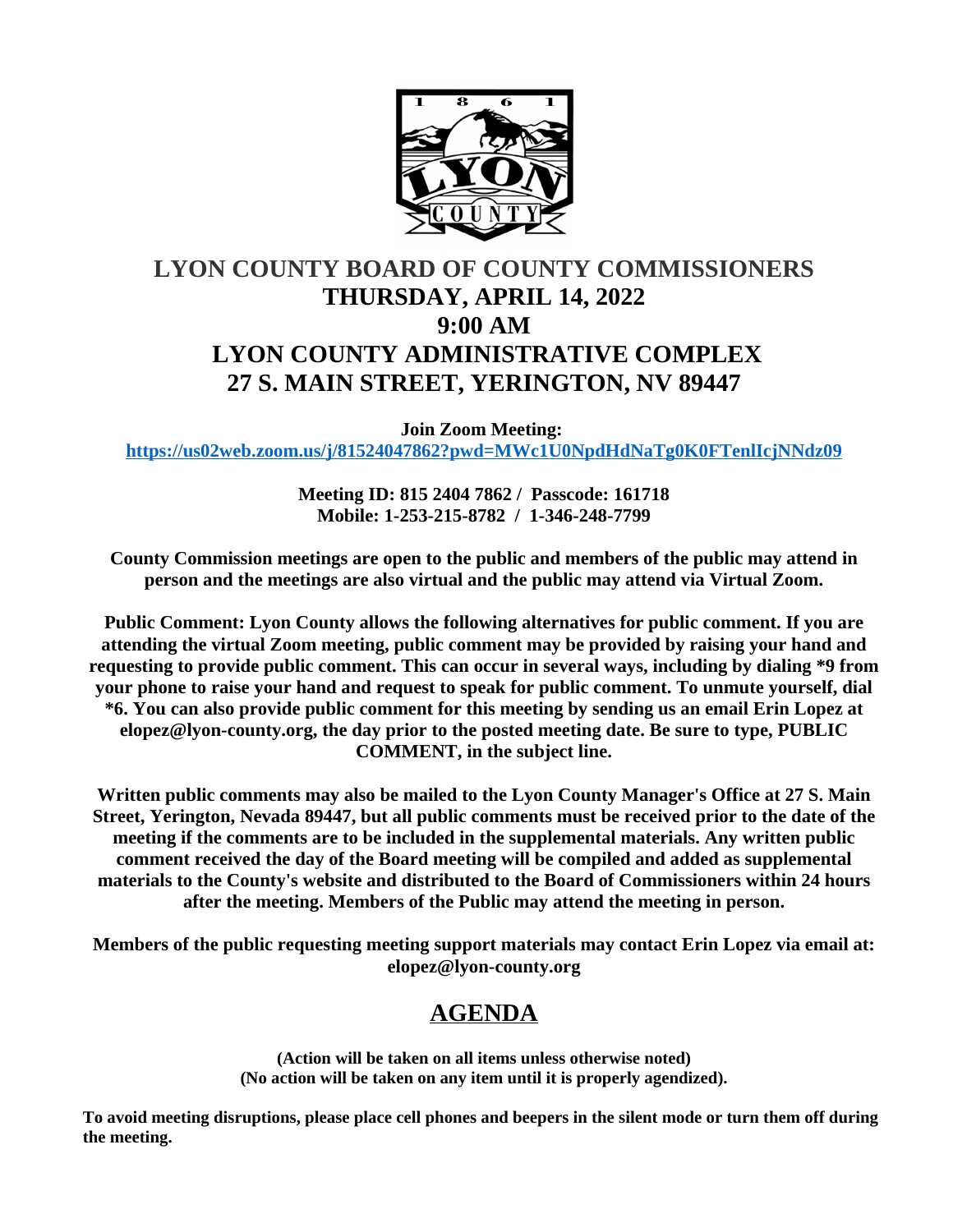**The Board reserves the right to take items in a different order to accomplish business in the most efficient manner. Items may be combined for consideration and items may be pulled or removed from the agenda at anytime.**

**Restrictions on comments by the general public: Any such restrictions must be reasonable and may restrict the time, place and manner of the comments, but may not restrict comments based upon viewpoint.**

 **BOARD OF COMMISSIONERS SPECIAL MEETING** - *All or some Board of Commission Members may elect to call-in to this meeting. The public can access this meeting at the above address.*

# **1. Roll Call**

# **2. Pledge of Allegiance**

**3. Public Participation (no action will be taken on any item until it is properly agendized)** - *It is anticipated that public participation will be held at this time, though it may be returned to at any time during the agenda. Citizens wishing to speak during public participation are asked to state their name for the record and will be limited to 3 minutes. The Board will conduct public comment after discussion of each agenda action item, but before the Board takes any action. Afterwards, please print your name at the Clerk's desk.*

#### **4. For Possible Action: Review and adoption of agenda**

#### **5. County Manager**

5.a. For Possible Action: Hearing and decision on allocation of the American Rescue Plan Act funding. (Each presentation will be limited to 10 minutes followed by Board questions and/or discussion.) [ARPA Allocations as of 4-14-2022](https://legistarweb-production.s3.amazonaws.com/uploads/attachment/pdf/1319403/ARPA_Allocations_as2022.pdf) [ARPA Funding Request Summary 4-14-2022](https://legistarweb-production.s3.amazonaws.com/uploads/attachment/pdf/1319410/ARPA_Funding_Request_Summary_2022.pdf) [Central Lyon County Fire Protection District](https://legistarweb-production.s3.amazonaws.com/uploads/attachment/pdf/1315029/Central_Lyon_County_Fire_Protection_District-_ARPA_Request_Form.pdf) [Mason Valley Fire Protection District](https://legistarweb-production.s3.amazonaws.com/uploads/attachment/pdf/1315037/MVFPD__ARPA_Request_.pdf) [Smith Valley Fire Protection District](https://legistarweb-production.s3.amazonaws.com/uploads/attachment/pdf/1315044/SVFPD_ARPA_Request_Form.pdf) [Lyon County Sheriff: Drone Project](https://legistarweb-production.s3.amazonaws.com/uploads/attachment/pdf/1319538/Lyon_County_Sheriff_Drone_Project.pdf) [Lyon County Sheriff: Motorcycles](https://legistarweb-production.s3.amazonaws.com/uploads/attachment/pdf/1318218/Sheriff_Motorcycle.pdf) [Lyon County Comptroller: Animal Services](https://legistarweb-production.s3.amazonaws.com/uploads/attachment/pdf/1315027/Animal_Services_JoshFoli.pdf) [Lyon County Comptroller: Fernley Justice Court and Sheriff Substation](https://legistarweb-production.s3.amazonaws.com/uploads/attachment/pdf/1315035/Fernley_Justice_Court_and_Sheriff_Substation_Josh_Foli.pdf) [Lyon County Facilities: Dressler Park](https://legistarweb-production.s3.amazonaws.com/uploads/attachment/pdf/1315033/Dressler_Park__ARPA_Request.pdf) [Lyon County Human Services](https://legistarweb-production.s3.amazonaws.com/uploads/attachment/pdf/1315693/Lyon_County_Human_Services.pdf) [Lyon County Roads: Miller and Aiazzi Road](https://legistarweb-production.s3.amazonaws.com/uploads/attachment/pdf/1315036/Miller_and_Aiazzi_Road_ARPA_Request.pdf) [Lyon County Roads: Ramsey Weeks Road](https://legistarweb-production.s3.amazonaws.com/uploads/attachment/pdf/1315039/Ramsey_Weeks_Road_ARPA_Request.pdf) [Lyon County Recorder](https://legistarweb-production.s3.amazonaws.com/uploads/attachment/pdf/1315040/Recorders_ARPA_Request.pdf) [Lyon County: Mound House Community Center](https://legistarweb-production.s3.amazonaws.com/uploads/attachment/pdf/1316192/Mound_House_Community_Center.pdf) [Healthy Communities Coalition](https://legistarweb-production.s3.amazonaws.com/uploads/attachment/pdf/1315092/Healthy_Communities_Coalition.pdf) [City of Fernley](https://legistarweb-production.s3.amazonaws.com/uploads/attachment/pdf/1315030/City_of_Fernely_ARPA_Requests.pdf)  [Boys and Girls Club](https://legistarweb-production.s3.amazonaws.com/uploads/attachment/pdf/1315028/Boys_ans_Girls_Club__ARPA_Request.pdf) [Dayton Valley Conservation District](https://legistarweb-production.s3.amazonaws.com/uploads/attachment/pdf/1315031/Dayton_Valley_Conservation_District.pdf) [Dayton Valley Dog Park](https://legistarweb-production.s3.amazonaws.com/uploads/attachment/pdf/1315032/Dayton_Valley_Dog_Park_ARPA_Final.pdf) [USA Rehab Centers](https://legistarweb-production.s3.amazonaws.com/uploads/attachment/pdf/1315045/USA_Rehab_Centers_.pdf) [Fair and Rodeo Board](https://legistarweb-production.s3.amazonaws.com/uploads/attachment/pdf/1315034/Fair_and_Rodeo_Arpa_Request.pdf) [Pizen Switch Times Newspaper](https://legistarweb-production.s3.amazonaws.com/uploads/attachment/pdf/1315038/Pizen_Switch_Times_Newspaper.pdf) [Silver City Cemetery Board](https://legistarweb-production.s3.amazonaws.com/uploads/attachment/pdf/1315042/Silver_City_Cemetery_Board_Request_for_ARPA_Funding_April_2022.pdf) [Silver Springs Mutual Water Company](https://legistarweb-production.s3.amazonaws.com/uploads/attachment/pdf/1315043/Silver_Springs_Mutual_Water_Company.pdf)